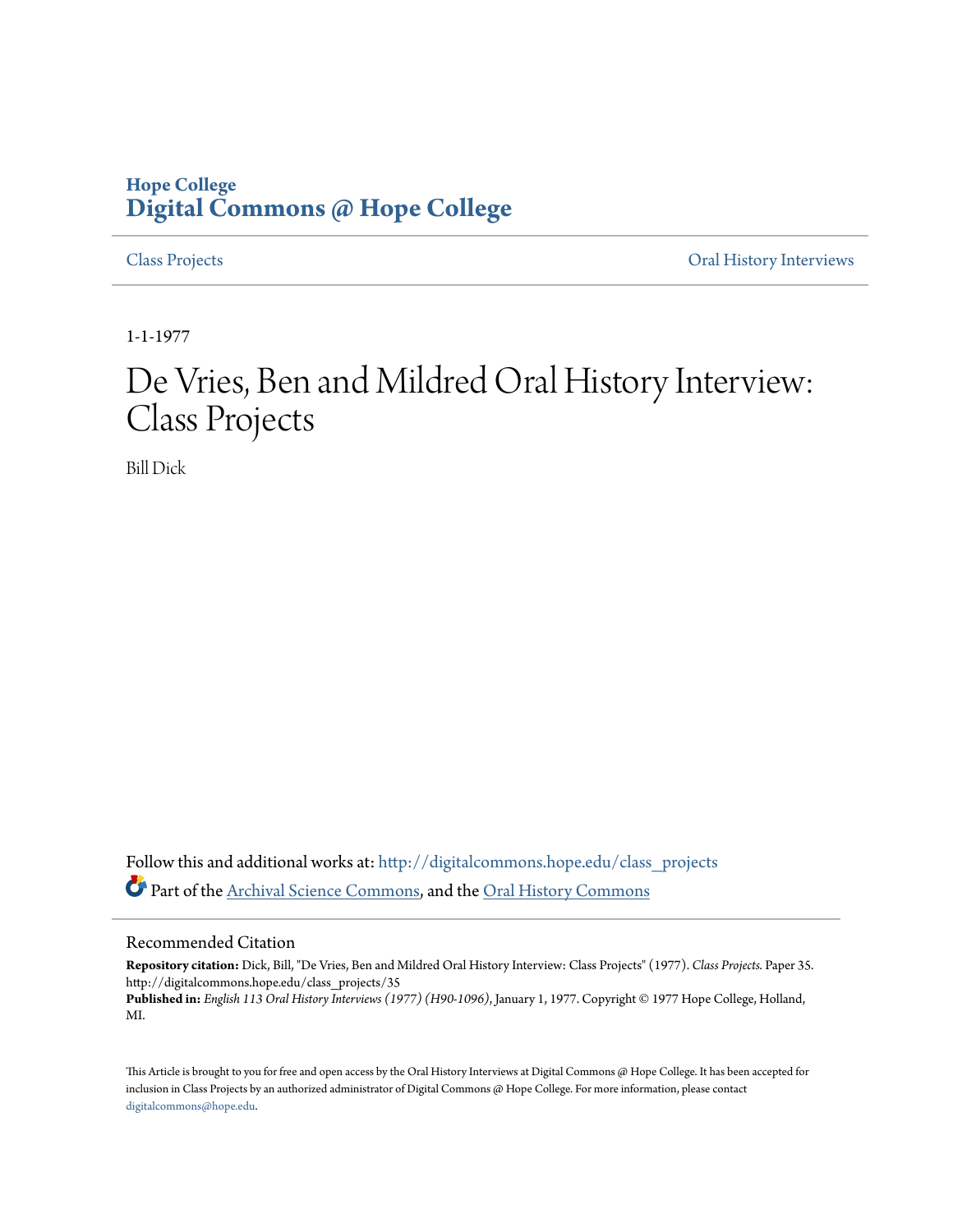ir. and Mrs. Len DeVries

Till and Dick

Page 1

## Interview

(We talked for a few minutes tefore the tape was on about

Poxfire and Eill's and br. and brs. DeVries mutual friends.)  $E111:$ Mell I guess we've got a few questions here.

- Dick: I guess the thing that we were most interested in is the times you were missionaries.
	- Yes, we thought it would be a sort of good "human interest"story.  $B.$ Well, we want to India in 1929. Thats a long time ago. Mrs:
		- (Ir. chuckees) We were affiliated with the Reformed Church. Are you with the reformed church? (To Dick)
		- No. I'm with the Swedish Covenant.  $\sim$  1
	- Would you like a map of India to look at tefore you get going? lr:
	- $D:$ I think that was our first question. (Ir. laughs with his deep voice) Where in India were you located?
	- $1231$ (to Mr.) Do you think I can find that map I've got upstairs? I'll get it.
	- $l \mathcal{L}$ : No, not the one I'm thinking of. I think I can find one though down here. I don't know which you've got up there. Pause
	- $1.221$ ladras is here. (Points) Me were about 90 miles from there. Joll, 90 miles from this coast.
		- Tadrac? 3:
	- Tes, lairas, its a hig city. Lout 3 million. 123.
		- ly's a pretty good sized town them. E.
	- And you can well gee some. I haven't been there yet what  $T<sub>1</sub>$ you wouldn't nee comm wanderly, ground the city.
		- Oh really, even now?  $\Gamma_{1}$
- Ch yes, cows are sacred.  $122:$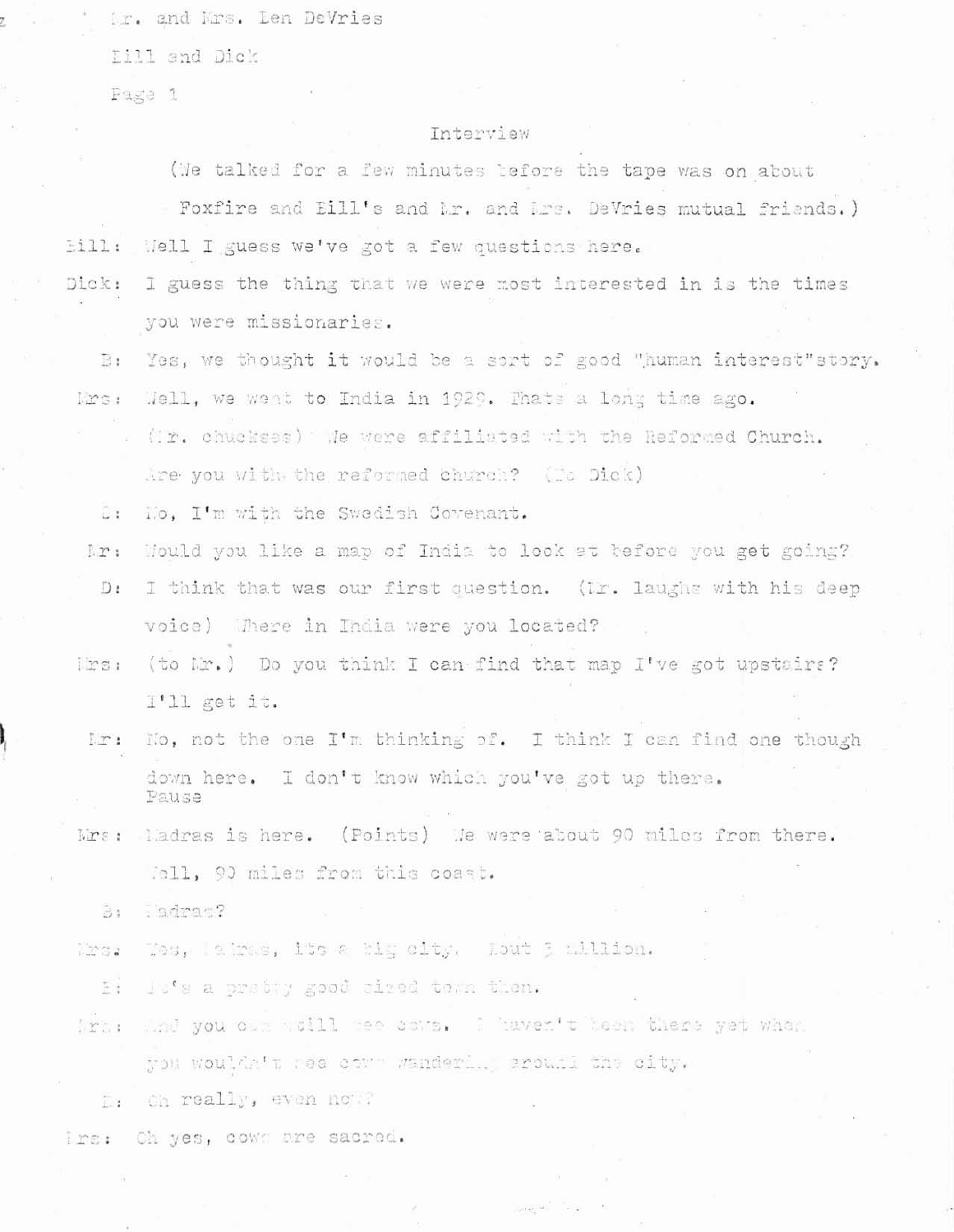Or. and Ors. Ben DeVries

Eill and Dick

Page 2

Have you been tack?  $D1$ 

Oh yeah, we were tack. We retired in 65 and we went back in  $1271$ 72 for 87 days.

To visit? D.

Yes, just to visit it was very nice, you know we didn't have Lreu any responsibilities out we knew alot of seople.

Ëт fes, you probably aquired alot of friends over the years.

Oh yes, we were there for 36 years you know. i se n

D: 36? Wood : Theto a long time.

- Yes, well it was our life. Well, we were 90 miles from here. lizheren e Well I don't know if I can find Katpati or not. You see this is in Tamil.
	- Imall village on there.  $-27.1$
	- How big is India, well, compared to the United States?  $\overline{1}$
- It's not as large as the United States. Its about, ah... JENS 1

About the thirds now with Pakistan knocked off, and Bangaldish.  $121$ (laughe) I mean it depends on what period you are talking about. Jere you in a little village? Or- $51$ 

Mell, we hived in diffrent places. We lived in Matpati. Thats  $1201$ abuslly a railroot junction tetween aschas and Bangalore.

Taggalore is another big oit ? 3.

mingless is another is sit, yes. The base in Jorld Mar two.  $\sim$ Who were there in the days of the Eriti A rule. Ia, we were turber in Tith roller we were herre until 1007. And then Whin il the just a little to ..

Just of item jugables.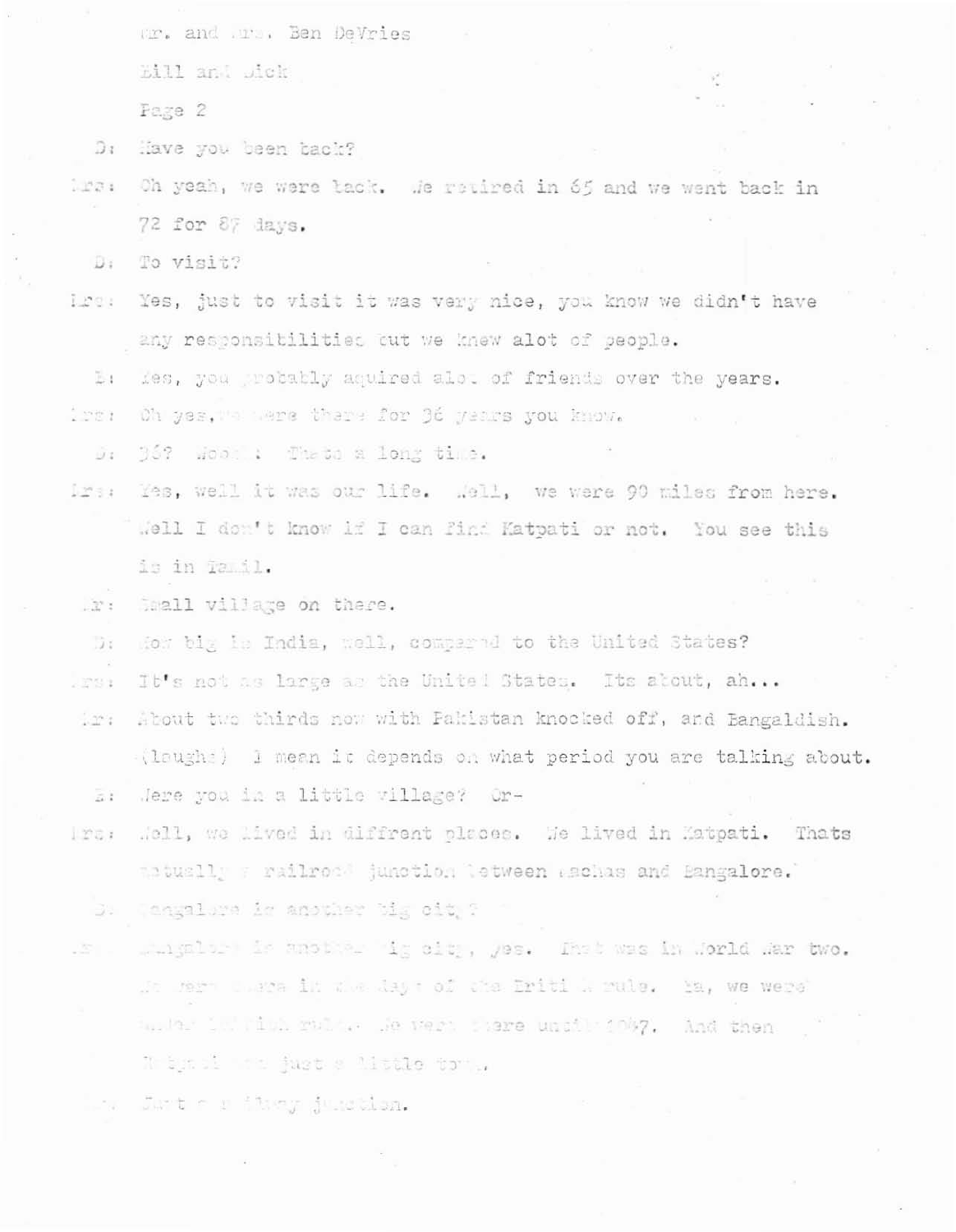Mr. and Irs. Ben DeVries

Bill and Dick

Page 3

- Drs: Eut we lived out of town about a mile and a half or so. And we had a long driveway from the road to the Eungalow they called it. It was about } mile and on either side there was nice big trees. They were planted when we were there and they were just little. And we had a man to water them and put a fence around them to keep the cows out. And now they are great big trees. When we went there my hustand was in charge of motor training. You see in those days Indian men who were wealthy enough to have a car, they were wealthy enough to have, well what they salled a car boy. You know, a man to drive it. Because you see they were cast people and that was beneath them. Of course, now there are lots of cars in India.
- Mr: (pointing to map) Here is the city of Hadras. This is the Bay of Bengal.

Irs: Just get nearer Bill.

Mr: Thats Bangalore isn't it?

 $E:$ Yes, thats Bangalore.

Lr: Kalicut and some others are in along the coast here. You'll find them I can't ---

Theres Malicut.  $E_{\rm F}$ 

Tes, we were near there. It was a nights journey to there.  $1251$ To you same Letween Ladres and Langelore?  $\cup$ 

 $-20.4 - 1$  $12^{\circ}$ 

Ibs: Mes, aloud half wall

Mr: I don't think Ralpati is on this map.

- .rs: Selere. Theres Belore. He were about five miles north of Eelore.
- Ir: Jere between Eclore and Chetore. North and south, at the railway junction. The smaller line south, the old line, that was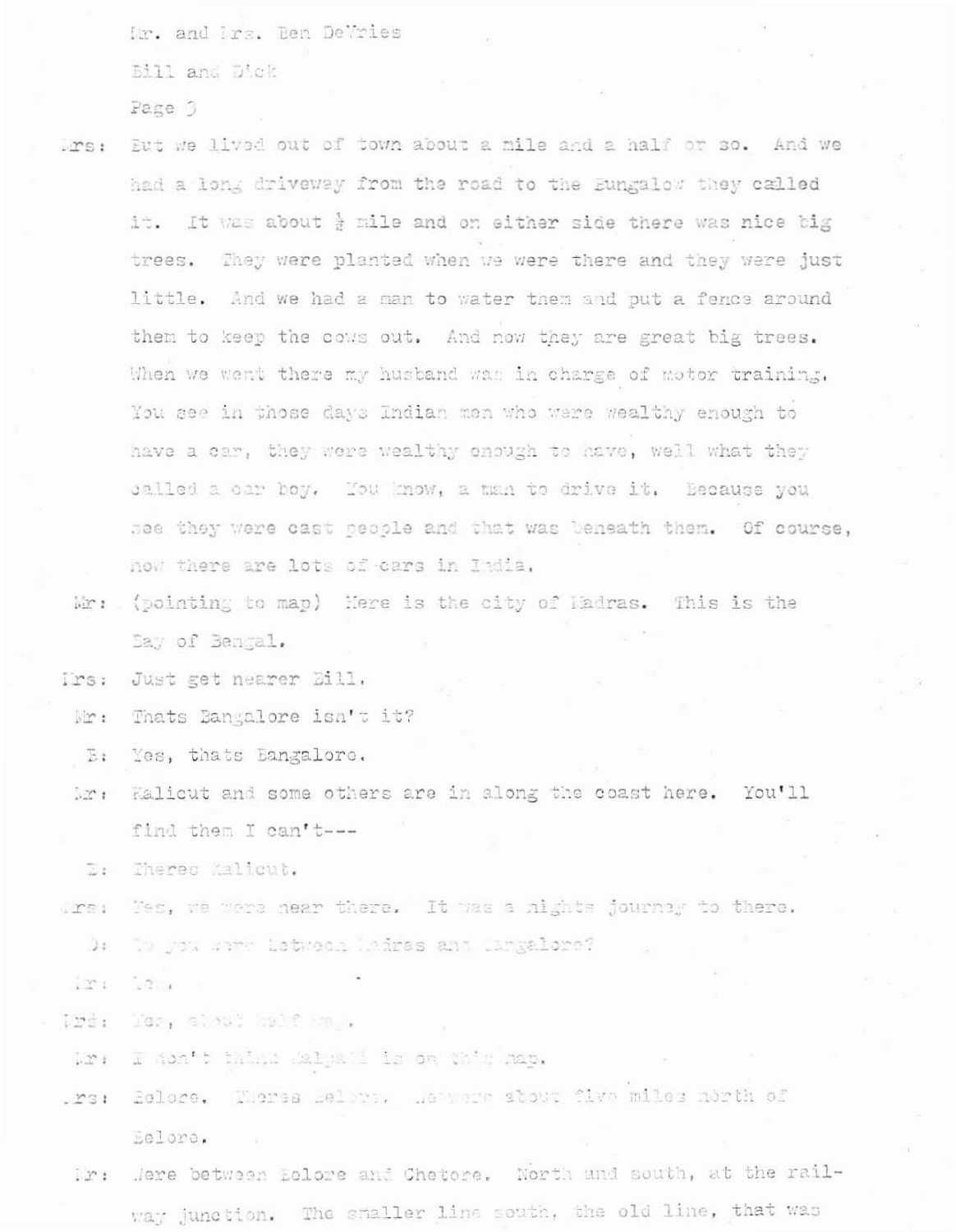Mr. and Mrs. Ben DeVries

Bill and Dick

Page 4

the narrow gauge.

- So were you in the same place the whole time?  $D:$
- No. Not in the same residence. In the same district. The  $irr:$ same language area.
- You see, we were in the North Arcott district and we are called lrs: the Arcott Mission because it was established in the north Areott district and the south Arcott district, thats why its called the American Arcott Mission.

T see.  $R1$ 

Mr. Part of the mission was in the Chetore area, which is the term for the first residence, but now Chetore is a district but its under a state. And the north and south Arcott are in the Midras state since independance has been granted. The diffrent terminologys und so forth.

 $E_{1}$ Are there diffrent languages spoken?

- Mr: Yes, Hidras is on the borderline, chetore is on the borderline and Palminore, which is a part of our mission station. From here op tare were nine or ten diffrent languages spoken.
- Mrs: He were in a Tamil ares. He learned Tamil. Then you see just twenty miles from us were the Telitute.

endire, (Datle, Balle?? ) -

. The Wester of the Control of the Control 42 missionarys, americans.

Li now we have, polly, I don't know.

The same is charge of like how big an eren?

e. The time in the stronglation.

Irus were modern we about 200 wiles by stout 50 wiles and that Wis our Ere.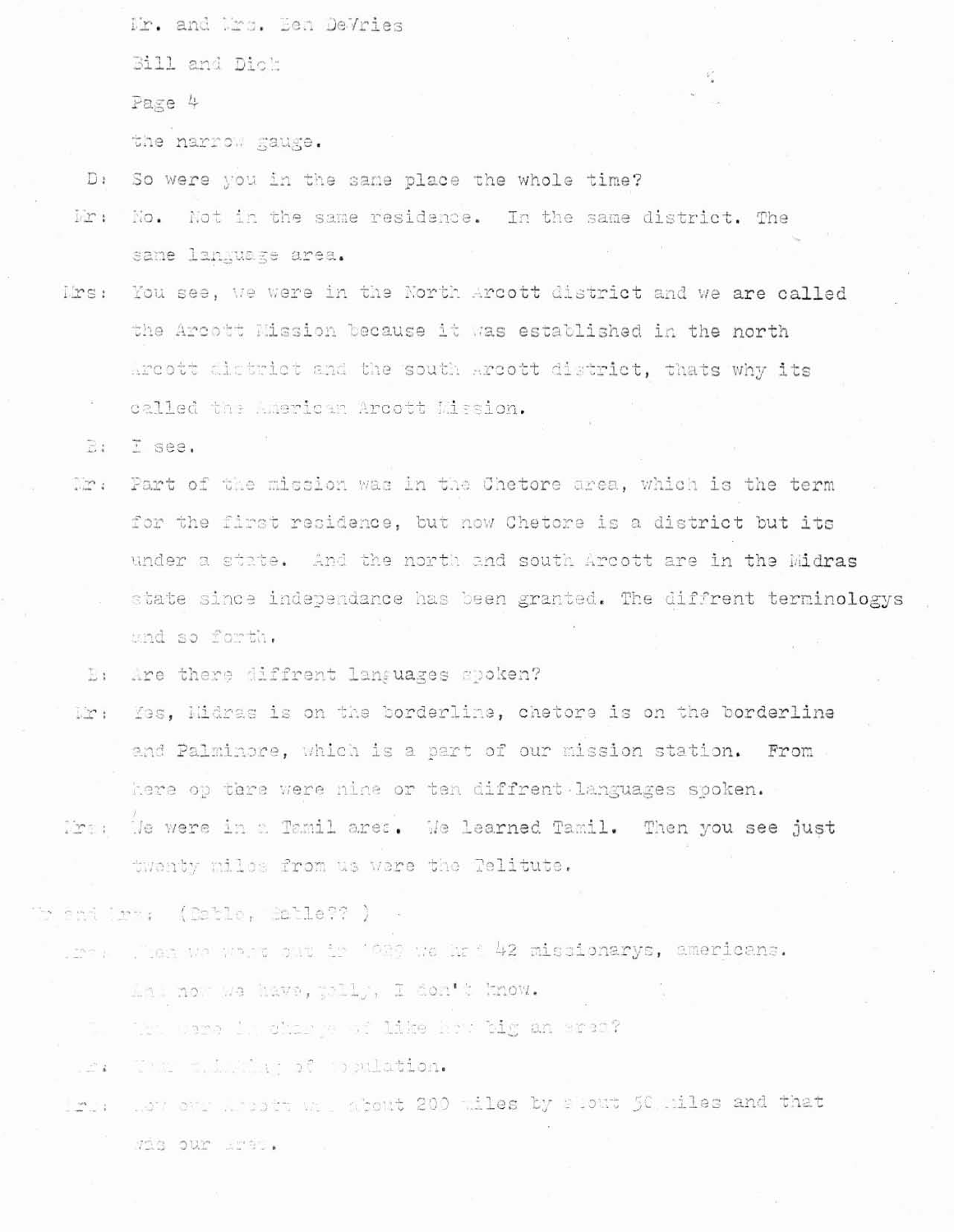Mr. and Mrs. Een DeVries

**Bill** and Dick

Page 5

This was for the Reformed Church. DR:

- Now to one side were the Missouri Lutherns and down futher Trs: the American Lutherns. Then down near Midras is the Scottish Prestyterian and the Anglicans. Eut you see we all work our area.
	- Its what you call the comity of missions. Territories were sort lir: of distrubited to diffrent church groups from diffrent Missions. England, Germany, Germany was near Calacut where they set up a cloth weaving factory.
- We had a man from another mission. And we had village schools. . me : And some of these schools were nearer the Lutheran Mission so we asked then if they would take over these schools. They said oh yes. Because they were nearer their area than ours. So they came over and our missionary said, yes well you know this is a good school and you must give me a price for this. Wr: Yes, it was a money deal cause they were taking it over and we had money invested in it. And our man said it goes to a good cause.
- Ibs: Then the other fallow says, well we're working for the same boss aren't we?

That was some of the humor we had over there. films -

In a Clight have to have a sense of humor if you work in India. figuration you were to down you know.

The the good late for alcharge and poverty.

Is make paramy and so many ewools. The children are so skinny and thele we make are all bleated and suffring from Ellarea. But is is a subderpriviliged country, no doubt about it.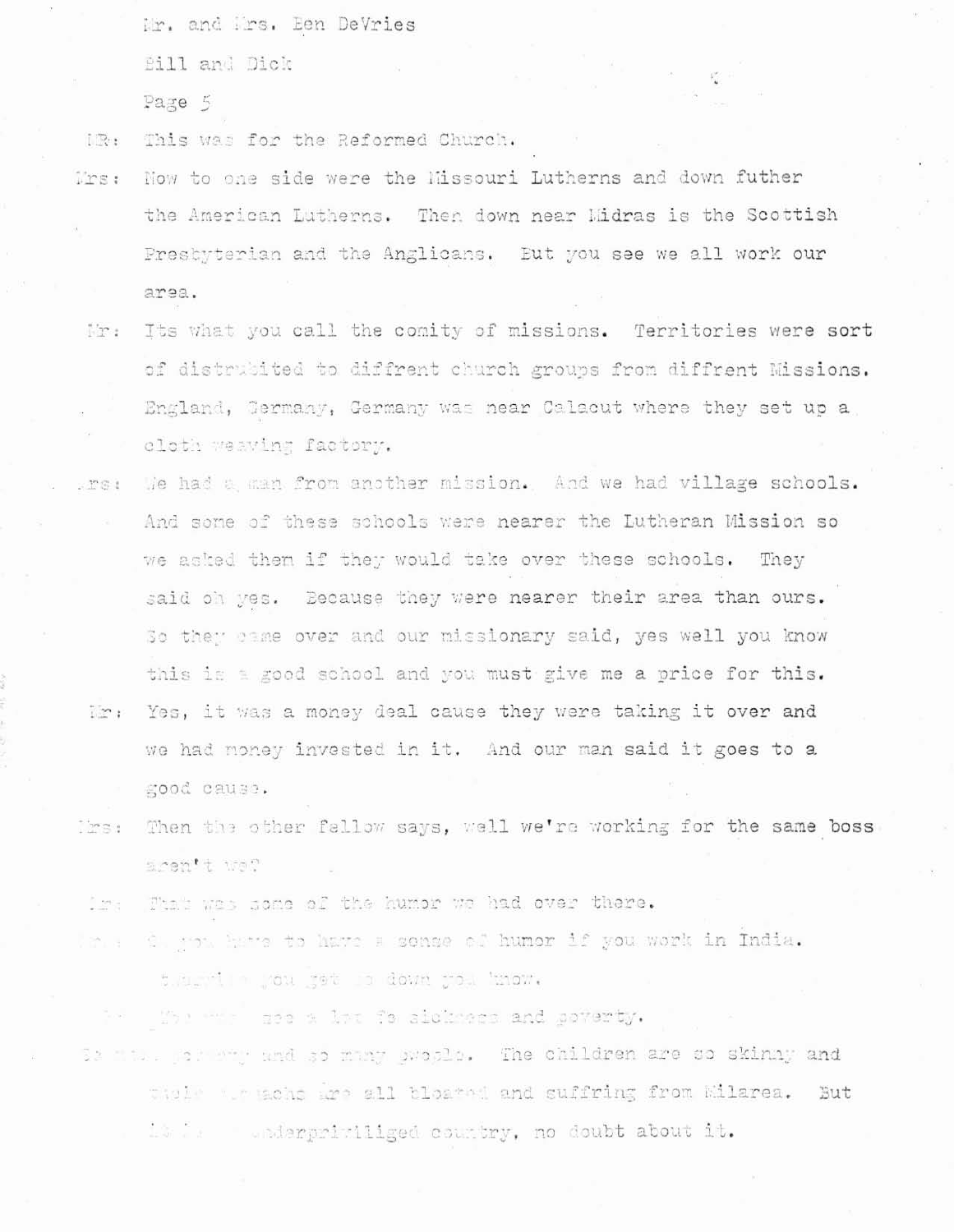Ir. and Irs. Een DeVries

Bill and Dick

Page 6

- Mrs: But our people are mainly of the lower cast. The upper class calls them out casts. They are the lowest of the sow. But that doesn't mean they don't have any brains. But they just have been held down for years and years.
- Is it part of your job to feed them and care for them?  $D +$ Well there are periods of famine in one part or another of Dir : Indiamage of the time and there has been for centuries. Earily when our mission was first established there was a period fo famine in our area. And out of that grew the term, "Rice Christian ". Well the land didn't produce enough food for em and they lidn'have money to luy food so there was aid sent and our missionarys were in charge of that. So they provide grain, chiefly fice for these people to eat. Then in return, out of gratitude, they would be willing to listen to the gosple. lany of them came from this laboring class. Landowners had enough to live on. They produced the crops. The day laborers were often in dept all their lives to land owners who would advance them grain against their work for the next year. So they were in a sense slaves. But not in a defined sense. But in meaching almost that. Because they had to work off the dept on grain that he knd gupplied them to carry them over. Dos when the the there were baid a low cach for a. Difference

'aya wurk. Tar wul' gat na much rien, or so muchgrain. wh has that they don't the som food. Wort of our people were yor. In: in Indin, you know, not man, Christians owned land. They see, you know, I have So worth of land. Now that was five pro-hunde the of on asse. Sive hundreths of an asse! Thats not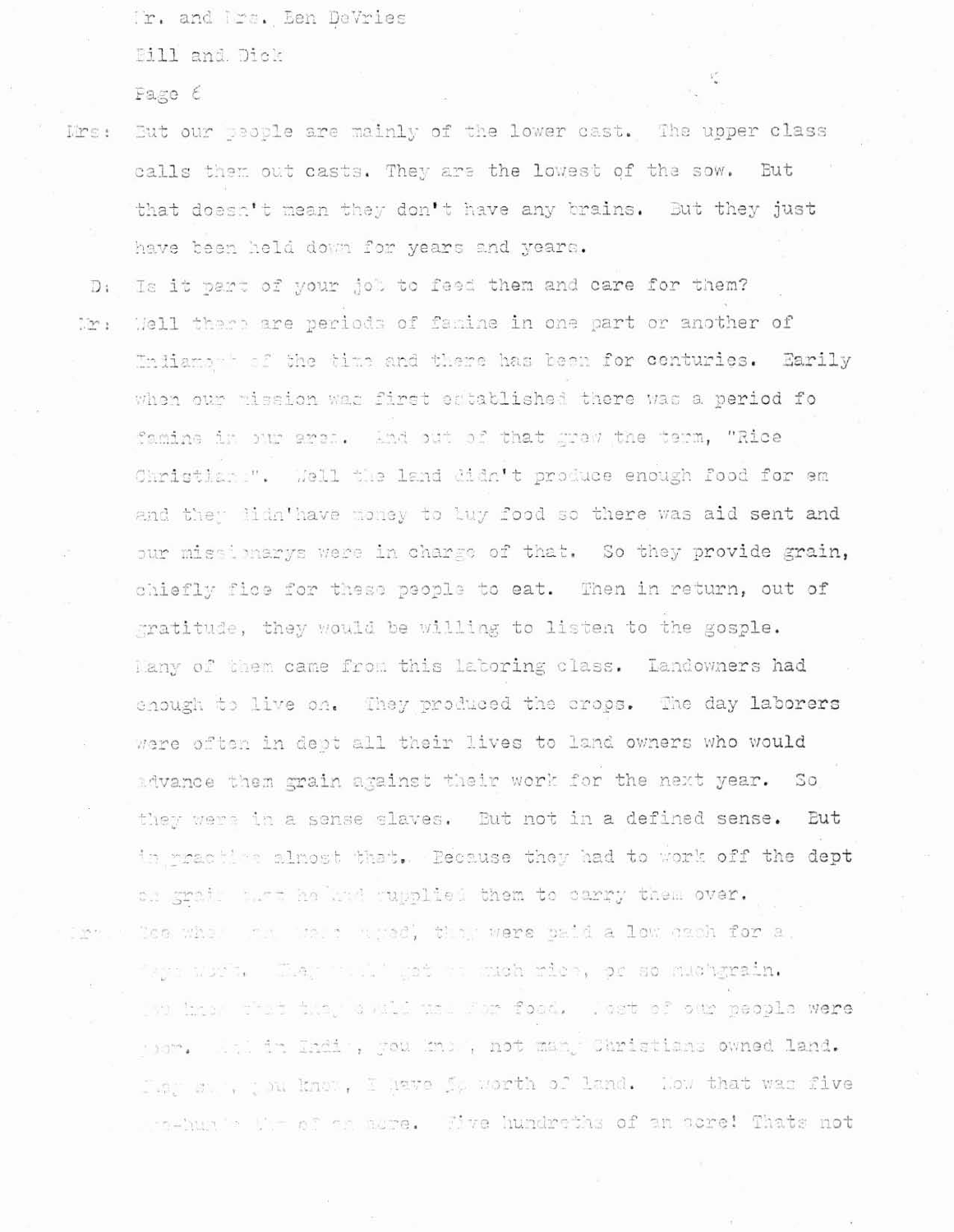It. and Irs. Ben DeVries

Bill and Dick

Page 7

very much. Most of the land was owned by landlords. Mr: The large tracts were all owned by the more wealthy. And the inheritance rules have been that the males shared in the land inheritance. You see, if one had five acres at one time, after a few generations the land gets split up and split up. And the clots are laid out at water level for most of these are for rise, because thats floded. The dry crops, so called, are at different elevations over small hills and even now they're poles up on the hillyldes and contouring.

Mrs: You know there just isn't enough land....

Mr: It's all owned by the government that isn't deeded to a person. The rest so called reserve forest, theres just heaps of Reserve forest. And when we came within two niles of the industrial schoolcarddence where we lived were reserved lands and hills not unlike that picture there, that shows, see those hills there up in the distance? (Pointing to a picture on living room wall) Well the water runs down from those hills, if it rains, it caught in big earthen dams or tanks with the means to let it out. And this is what they call wet land and it carries a fairly heavy tax. But towards the hills the clevation is hop great to get it from those catchment basins thats called dry land well one tenuh waybe depending on how good it is. And fiet destines on wrightly unlike they can dig a well deep enough al part on the mater, then may will have wet crops. And sit il ma chias ana, but allar cane is high. Then we vinited there we a gas who had some five acres of land, he's had it tlmost . It is say on come. Because his final price was better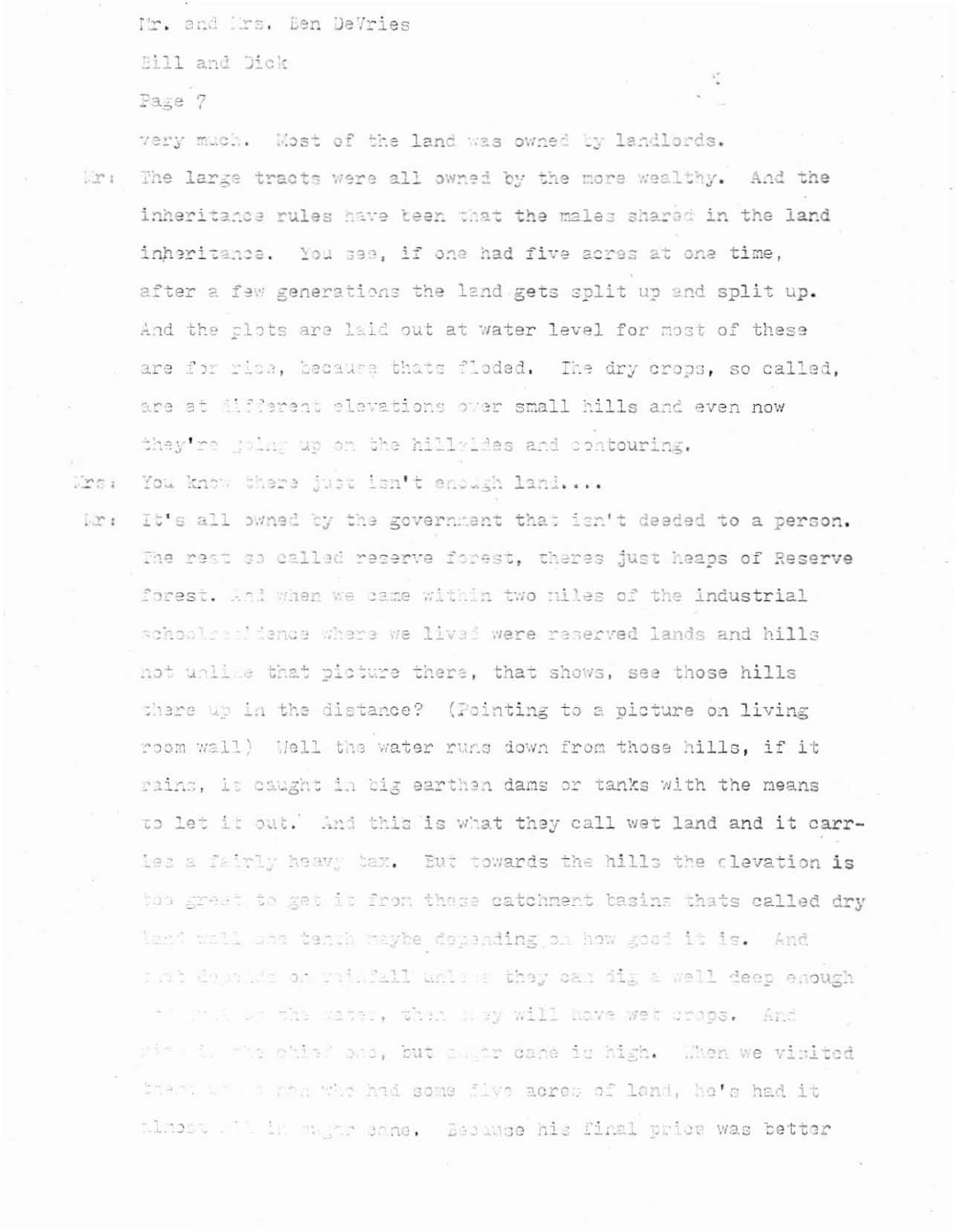Mr. and Irs. Ben DeVries

Bill and Dick

Page 3

for sugar cane than it was for rice at that time. And sugar was one of the big exports from that particular area.

lird : Then we were there....

- That's got a market in the U.S. They can get U.S. dollers for  $1.22$ their sugar and with those dollars they want to buy U.S. machinery. So they rationed their own pecole, you see when we were there linst in 1950 we were rationed with sugar and we got oh... about a pound a week for us. Well that isn't very much. A pound of sugar, wall, we had lots of guests, these were no hothels of motels, so I went to this man and I said, "Its very inadaquate for our purpose, could I, would it be possible for you to give us some more." "Oh wes, he said, Instead of a pound, we'll give you a pound and a half." What we did, you see, how we got over that was our Indian people, they had a ration card too. They would buy it, and we weuld buy it from them and with the money we wave them, they would buy bative brown sugar. It was cheaper and not rationed.
- Mr: Actually, most of our sweeting came from native brown sugar which has fine flavor. Well you know brown suger that has retrain flavor but
- Mrs: We sen'' we then some (goes to kitchen)
- Mank. The sailittle the pther day. (laughs) Maey don't have 1999 F handle as in the sart. You can let them try it. You can fairs for the well is led sarvants in the home. For inctance, wang getter, a) refigeration and my wife needed stuff like that Anneses unisotally on doct is being said-----------Allociate; with the trade wheel we didn't have just the boys tut right hase was a factory. Some of this furniture is the